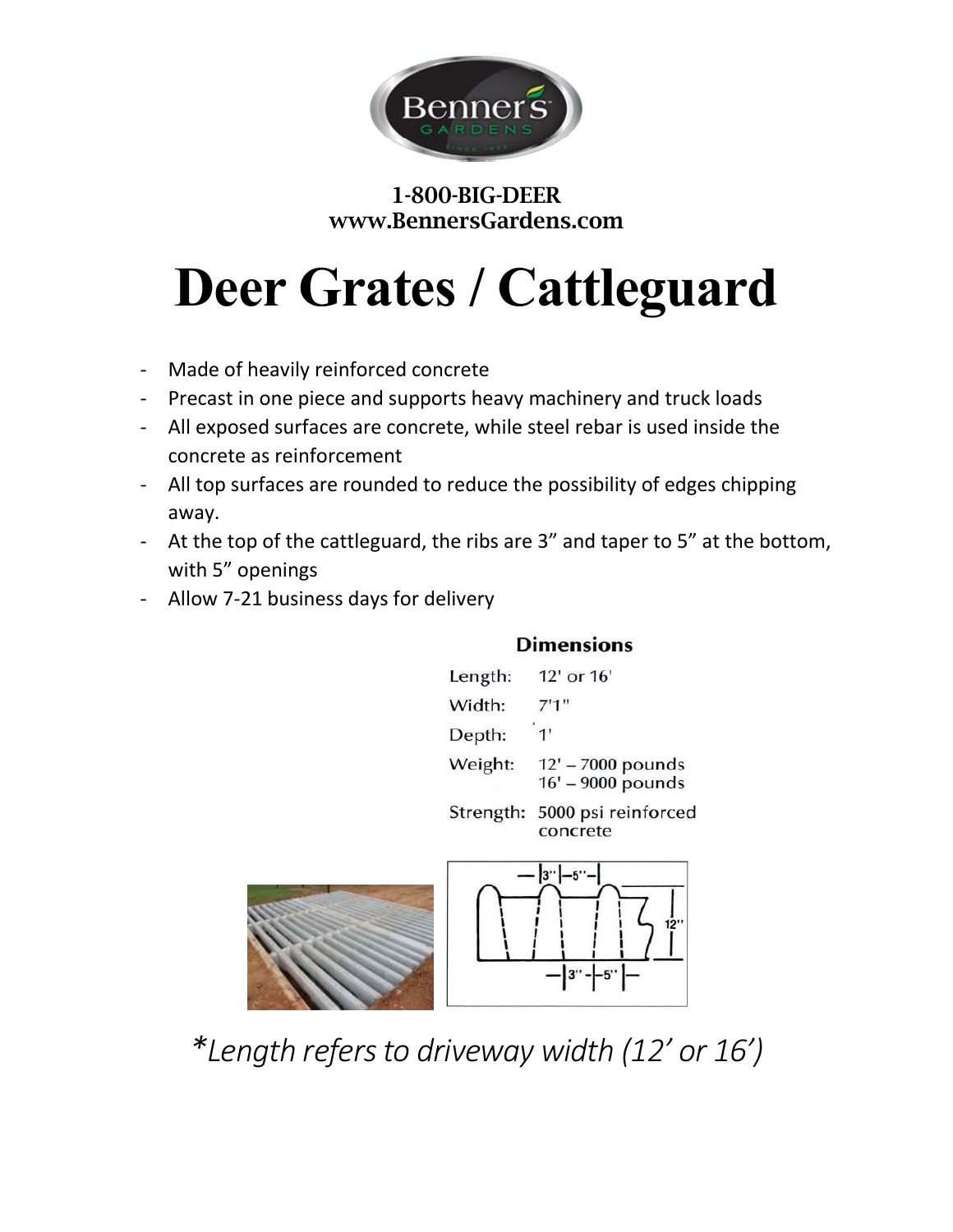

#### 1-800-BIG-DEER www.BennersGardens.com

## Installation Instructions:

1. Excavate desired area for grate to be installed. Area must be a minimum of 1' wider and 1' longer than the overall measurement of the grate.

- In rough conditions, such as the bottom of a hill or muddy road, you may set the grate on top of the road and build up to it. It is best to make the ground as level as possible before placement of grate.
- Overall depth of the excavated area should be 16"-18"
- Dimensions for the 12' grate are: 12'L x 7'1"W x 1'D Dimensions for the 16' grate are: 16'L x 7'1"W x 1'D

2. Place 6"-8" of clean, well-drained, crushed stone over the bottom of the excavated area. The crushed stone will act as a leveling course and drainage area for the base of the grate.

> • The depth of the crushed stone determines the finished height of the grate at or above the finished road/driveway surface. If the grate is kept 1"-2" above the original drive surface, free water should flow around or away from the installation area.